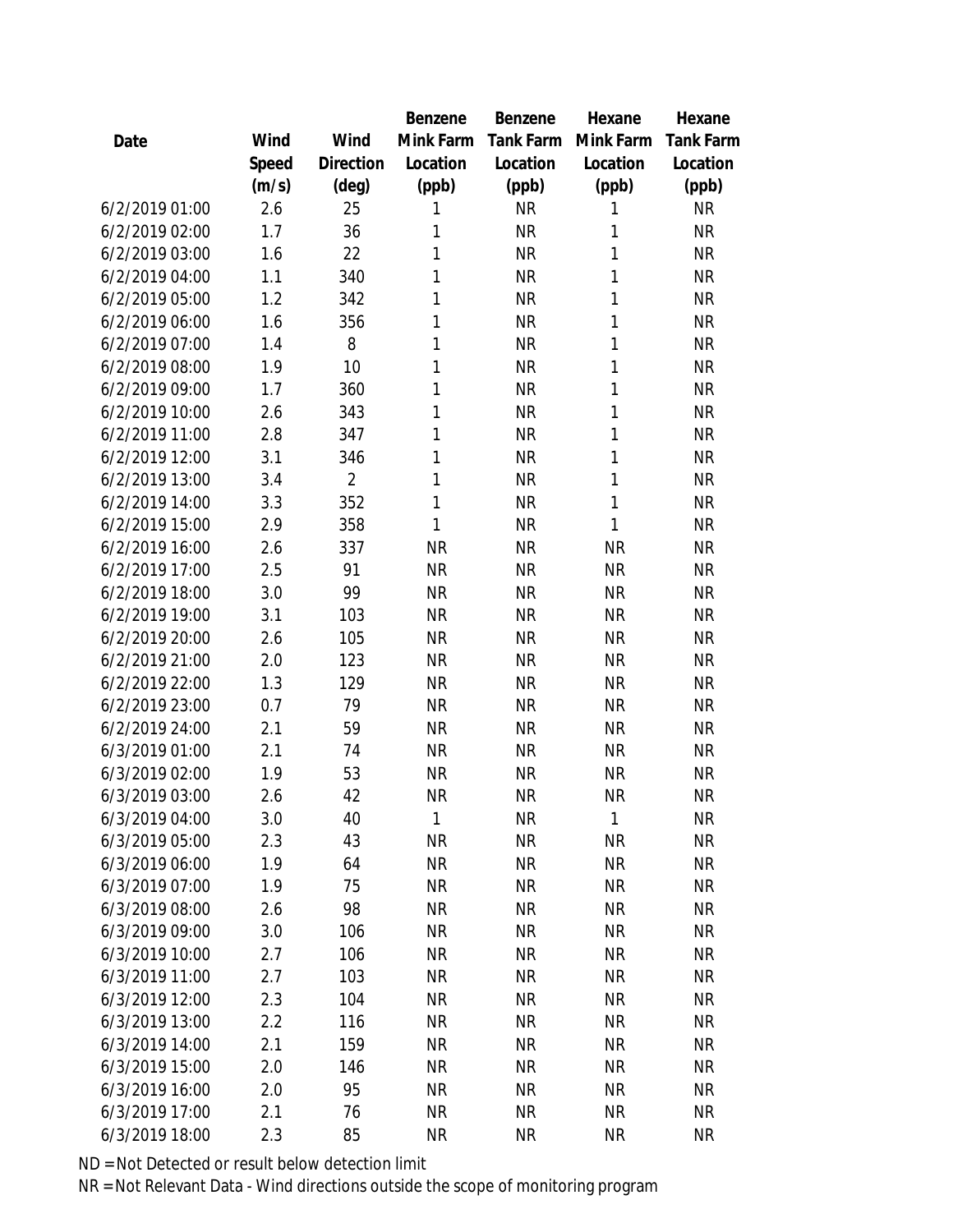|                |       |                | Benzene      | Benzene   | Hexane       | Hexane           |
|----------------|-------|----------------|--------------|-----------|--------------|------------------|
| Date           | Wind  | Wind           | Mink Farm    | Tank Farm | Mink Farm    | <b>Tank Farm</b> |
|                | Speed | Direction      | Location     | Location  | Location     | Location         |
|                | (m/s) | $(\text{deg})$ | (ppb)        | (ppb)     | (ppb)        | (ppb)            |
| 6/3/2019 19:00 | 2.1   | 84             | <b>NR</b>    | <b>NR</b> | <b>NR</b>    | <b>NR</b>        |
| 6/3/2019 20:00 | 1.7   | 86             | <b>NR</b>    | <b>NR</b> | <b>NR</b>    | <b>NR</b>        |
| 6/3/2019 21:00 | 2.0   | 85             | <b>NR</b>    | <b>NR</b> | <b>NR</b>    | <b>NR</b>        |
| 6/3/2019 22:00 | 2.2   | 86             | <b>NR</b>    | <b>NR</b> | <b>NR</b>    | <b>NR</b>        |
| 6/3/2019 23:00 | 1.4   | 88             | <b>NR</b>    | <b>NR</b> | <b>NR</b>    | <b>NR</b>        |
| 6/3/2019 24:00 | 2.0   | 95             | <b>NR</b>    | <b>NR</b> | <b>NR</b>    | <b>NR</b>        |
| 6/4/2019 01:00 | 2.4   | 139            | <b>NR</b>    | <b>NR</b> | <b>NR</b>    | <b>NR</b>        |
| 6/4/2019 02:00 | 2.3   | 164            | <b>NR</b>    | <b>NR</b> | <b>NR</b>    | <b>NR</b>        |
| 6/4/2019 03:00 | 3.8   | 161            | <b>NR</b>    | <b>NR</b> | <b>NR</b>    | <b>NR</b>        |
| 6/4/2019 04:00 | 3.3   | 165            | <b>NR</b>    | <b>NR</b> | <b>NR</b>    | <b>NR</b>        |
| 6/4/2019 05:00 | 3.4   | 182            | <b>NR</b>    | 1         | <b>NR</b>    | 1                |
| 6/4/2019 06:00 | 3.1   | 180            | <b>NR</b>    | 1         | <b>NR</b>    | 1                |
| 6/4/2019 07:00 | 3.3   | 185            | <b>NR</b>    | 1         | <b>NR</b>    | 1                |
| 6/4/2019 08:00 | 4.0   | 214            | <b>NR</b>    | 1         | <b>NR</b>    | 1                |
| 6/4/2019 09:00 | 4.3   | 215            | <b>NR</b>    | 1         | <b>NR</b>    | 1                |
| 6/4/2019 10:00 | 3.0   | 212            | <b>NR</b>    | 1         | <b>NR</b>    | 1                |
| 6/4/2019 11:00 | 2.2   | 175            | <b>NR</b>    | 1         | <b>NR</b>    | 1                |
| 6/4/2019 12:00 | 3.3   | 162            | <b>NR</b>    | <b>NR</b> | <b>NR</b>    | <b>NR</b>        |
| 6/4/2019 13:00 | 3.7   | 171            | <b>NR</b>    | 1         | <b>NR</b>    | 1                |
| 6/4/2019 14:00 | 4.1   | 191            | <b>NR</b>    | 1         | <b>NR</b>    | 1                |
| 6/4/2019 15:00 | 4.9   | 198            | <b>NR</b>    | 1         | <b>NR</b>    | 1                |
| 6/4/2019 16:00 | 5.6   | 202            | <b>NR</b>    | 1         | <b>NR</b>    | 1                |
| 6/4/2019 17:00 | 4.6   | 198            | <b>NR</b>    | 1         | <b>NR</b>    | 1                |
| 6/4/2019 18:00 | 5.3   | 213            | <b>NR</b>    | 1         | <b>NR</b>    | 1                |
| 6/4/2019 19:00 | 5.0   | 211            | <b>NR</b>    | 1         | <b>NR</b>    | 1                |
| 6/4/2019 20:00 | 4.4   | 204            | <b>NR</b>    | 1         | <b>NR</b>    | 1                |
| 6/4/2019 21:00 | 2.9   | 193            | <b>NR</b>    | 1         | <b>NR</b>    | 1                |
| 6/4/2019 22:00 | 3.0   | 181            | <b>NR</b>    | 1         | <b>NR</b>    | 1                |
| 6/4/2019 23:00 | 3.5   | 177            | <b>NR</b>    | 1         | <b>NR</b>    | 1                |
| 6/4/2019 24:00 | 3.9   | 174            | <b>NR</b>    | 1         | <b>NR</b>    | 1                |
| 6/5/2019 01:00 | 3.6   | 175            | <b>NR</b>    | 1         | <b>NR</b>    | 1                |
| 6/5/2019 02:00 | 5.2   | 218            | <b>NR</b>    | 1         | <b>NR</b>    | 1                |
| 6/5/2019 03:00 | 2.6   | 268            | $\mathbf{1}$ | 1         | 1            | $\overline{2}$   |
| 6/5/2019 04:00 | 1.4   | 237            | <b>NR</b>    | <b>NR</b> | <b>NR</b>    | <b>NR</b>        |
| 6/5/2019 05:00 | 1.9   | 220            | <b>NR</b>    | <b>NR</b> | <b>NR</b>    | <b>NR</b>        |
| 6/5/2019 06:00 | 2.5   | 200            | <b>NR</b>    | 1         | <b>NR</b>    | $\overline{2}$   |
| 6/5/2019 07:00 | 3.6   | 192            | <b>NR</b>    | 1         | <b>NR</b>    | 1                |
| 6/5/2019 08:00 | 3.8   | 200            | <b>NR</b>    | 1         | <b>NR</b>    | 1                |
| 6/5/2019 09:00 | 2.9   | 267            | 1            | 1         | 1            | 1                |
| 6/5/2019 10:00 | 2.8   | 274            | 1            | 1         | 1            | 1                |
| 6/5/2019 11:00 | 3.1   | 277            | 1            | <b>NR</b> | $\mathbf{1}$ | <b>NR</b>        |
| 6/5/2019 12:00 | 3.4   | 264            | 1            | 1         | 1            | 1                |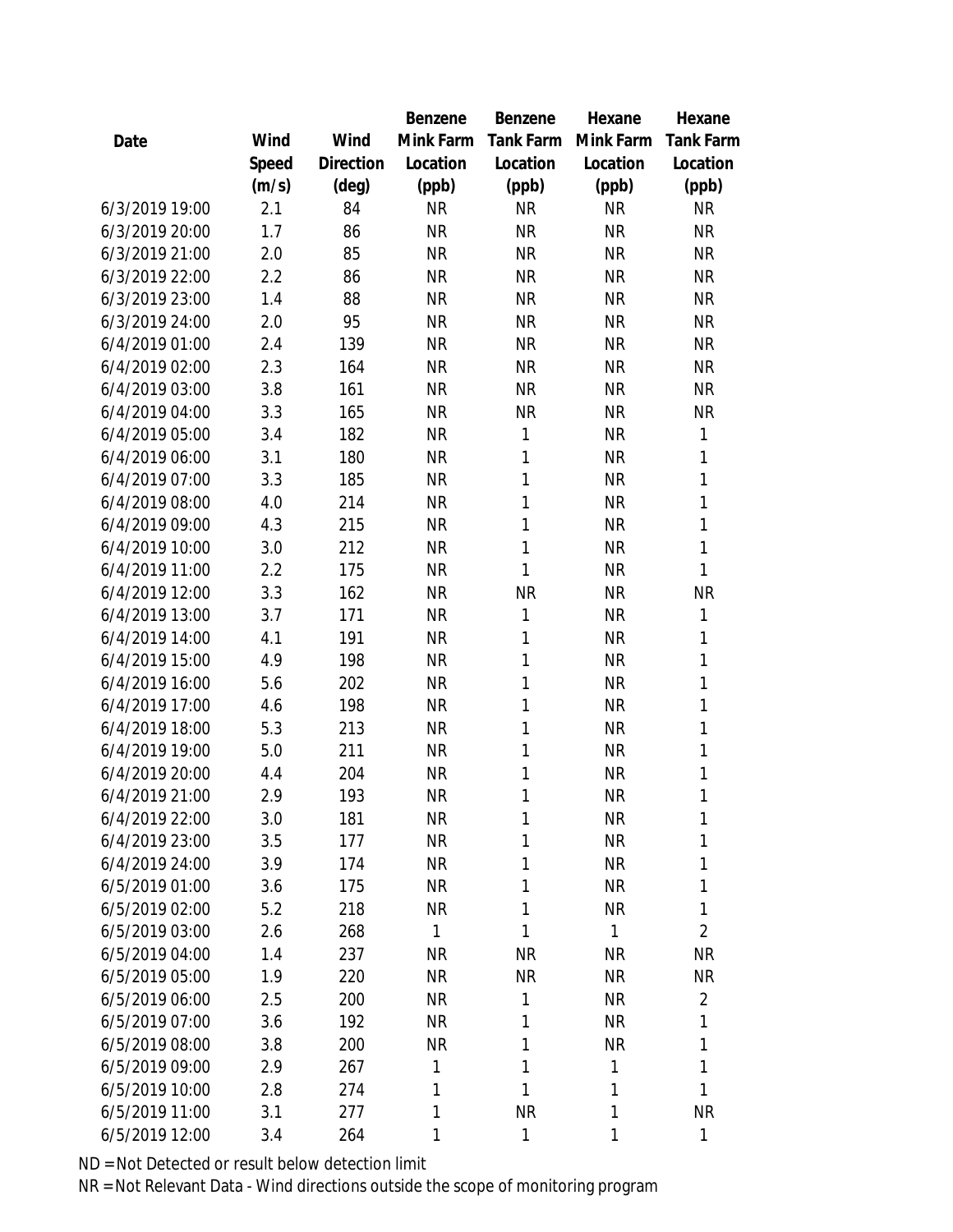|                |       |                | Benzene   | Benzene          | Hexane       | Hexane    |
|----------------|-------|----------------|-----------|------------------|--------------|-----------|
| Date           | Wind  | Wind           | Mink Farm | <b>Tank Farm</b> | Mink Farm    | Tank Farm |
|                | Speed | Direction      | Location  | Location         | Location     | Location  |
|                | (m/s) | $(\text{deg})$ | (ppb)     | (ppb)            | (ppb)        | (ppb)     |
| 6/5/2019 13:00 | 3.2   | 275            | 1         | 1                | 1            | 1         |
| 6/5/2019 14:00 | 3.6   | 285            | 1         | <b>NR</b>        | 1            | <b>NR</b> |
| 6/5/2019 15:00 | 3.5   | 279            | 1         | <b>NR</b>        | 1            | <b>NR</b> |
| 6/5/2019 16:00 | 3.2   | 298            | 1         | <b>NR</b>        | 1            | <b>NR</b> |
| 6/5/2019 17:00 | 3.6   | 314            | 1         | <b>NR</b>        | 1            | <b>NR</b> |
| 6/5/2019 18:00 | 3.4   | 333            | 1         | <b>NR</b>        | 1            | <b>NR</b> |
| 6/5/2019 19:00 | 2.0   | 339            | 1         | <b>NR</b>        | 1            | <b>NR</b> |
| 6/5/2019 20:00 | 3.5   | 34             | 1         | <b>NR</b>        | 1            | <b>NR</b> |
| 6/5/2019 21:00 | 3.5   | 43             | <b>NR</b> | <b>NR</b>        | <b>NR</b>    | <b>NR</b> |
| 6/5/2019 22:00 | 2.0   | 52             | <b>NR</b> | <b>NR</b>        | <b>NR</b>    | <b>NR</b> |
| 6/5/2019 23:00 | 1.8   | 56             | <b>NR</b> | <b>NR</b>        | <b>NR</b>    | <b>NR</b> |
| 6/5/2019 24:00 | 1.3   | 63             | <b>NR</b> | <b>NR</b>        | <b>NR</b>    | <b>NR</b> |
| 6/6/2019 01:00 | 1.4   | 43             | <b>NR</b> | <b>NR</b>        | <b>NR</b>    | <b>NR</b> |
| 6/6/2019 02:00 | 2.0   | 29             | 1         | <b>NR</b>        | 1            | <b>NR</b> |
| 6/6/2019 03:00 | 1.9   | 34             | 1         | <b>NR</b>        | 1            | <b>NR</b> |
| 6/6/2019 04:00 | 1.9   | 34             | 1         | <b>NR</b>        | 1            | <b>NR</b> |
| 6/6/2019 05:00 | 1.6   | 39             | 1         | <b>NR</b>        | 1            | <b>NR</b> |
| 6/6/2019 06:00 | 1.0   | 49             | <b>NR</b> | <b>NR</b>        | <b>NR</b>    | <b>NR</b> |
| 6/6/2019 07:00 | 1.3   | 60             | <b>NR</b> | <b>NR</b>        | ΝR           | <b>NR</b> |
| 6/6/2019 08:00 | 1.9   | 38             | 1         | <b>NR</b>        | 1            | <b>NR</b> |
| 6/6/2019 09:00 | 1.8   | 30             | 1         | <b>NR</b>        | $\mathbf{1}$ | <b>NR</b> |
| 6/6/2019 10:00 | 1.6   | 51             | <b>NR</b> | <b>NR</b>        | <b>NR</b>    | <b>NR</b> |
| 6/6/2019 11:00 | 1.8   | 52             | <b>NR</b> | <b>NR</b>        | <b>NR</b>    | <b>NR</b> |
| 6/6/2019 12:00 | 1.9   | 43             | <b>NR</b> | <b>NR</b>        | <b>NR</b>    | <b>NR</b> |
| 6/6/2019 13:00 | 1.5   | 82             | <b>NR</b> | <b>NR</b>        | <b>NR</b>    | <b>NR</b> |
| 6/6/2019 14:00 | 2.0   | 63             | <b>NR</b> | <b>NR</b>        | <b>NR</b>    | <b>NR</b> |
| 6/6/2019 15:00 | 2.9   | 41             | <b>NR</b> | <b>NR</b>        | <b>NR</b>    | <b>NR</b> |
| 6/6/2019 16:00 | 2.8   | 45             | <b>NR</b> | <b>NR</b>        | <b>NR</b>    | <b>NR</b> |
| 6/6/2019 17:00 | 2.4   | 61             | <b>NR</b> | <b>NR</b>        | <b>NR</b>    | <b>NR</b> |
| 6/6/2019 18:00 | 2.9   | 43             | <b>NR</b> | <b>NR</b>        | <b>NR</b>    | <b>NR</b> |
| 6/6/2019 19:00 | 2.7   | 47             | <b>NR</b> | <b>NR</b>        | ΝR           | <b>NR</b> |
| 6/6/2019 20:00 | 2.0   | 78             | <b>NR</b> | <b>NR</b>        | <b>NR</b>    | <b>NR</b> |
| 6/6/2019 21:00 | 2.5   | 53             | <b>NR</b> | <b>NR</b>        | <b>NR</b>    | <b>NR</b> |
| 6/6/2019 22:00 | 2.2   | 55             | <b>NR</b> | <b>NR</b>        | <b>NR</b>    | <b>NR</b> |
| 6/6/2019 23:00 | 1.9   | 67             | <b>NR</b> | <b>NR</b>        | <b>NR</b>    | <b>NR</b> |
| 6/6/2019 24:00 | 2.2   | 61             | <b>NR</b> | <b>NR</b>        | ΝR           | <b>NR</b> |
| 6/7/2019 01:00 | 2.7   | 42             | <b>NR</b> | <b>NR</b>        | <b>NR</b>    | <b>NR</b> |
| 6/7/2019 02:00 | 1.8   | 48             | <b>NR</b> | <b>NR</b>        | <b>NR</b>    | <b>NR</b> |
| 6/7/2019 03:00 | 1.4   | 45             | <b>NR</b> | <b>NR</b>        | <b>NR</b>    | <b>NR</b> |
| 6/7/2019 04:00 | 1.7   | 47             | <b>NR</b> | <b>NR</b>        | <b>NR</b>    | <b>NR</b> |
| 6/7/2019 05:00 | 2.0   | 43             | <b>NR</b> | <b>NR</b>        | <b>NR</b>    | <b>NR</b> |
| 6/7/2019 06:00 | 2.1   | 44             | <b>NR</b> | <b>NR</b>        | <b>NR</b>    | <b>NR</b> |